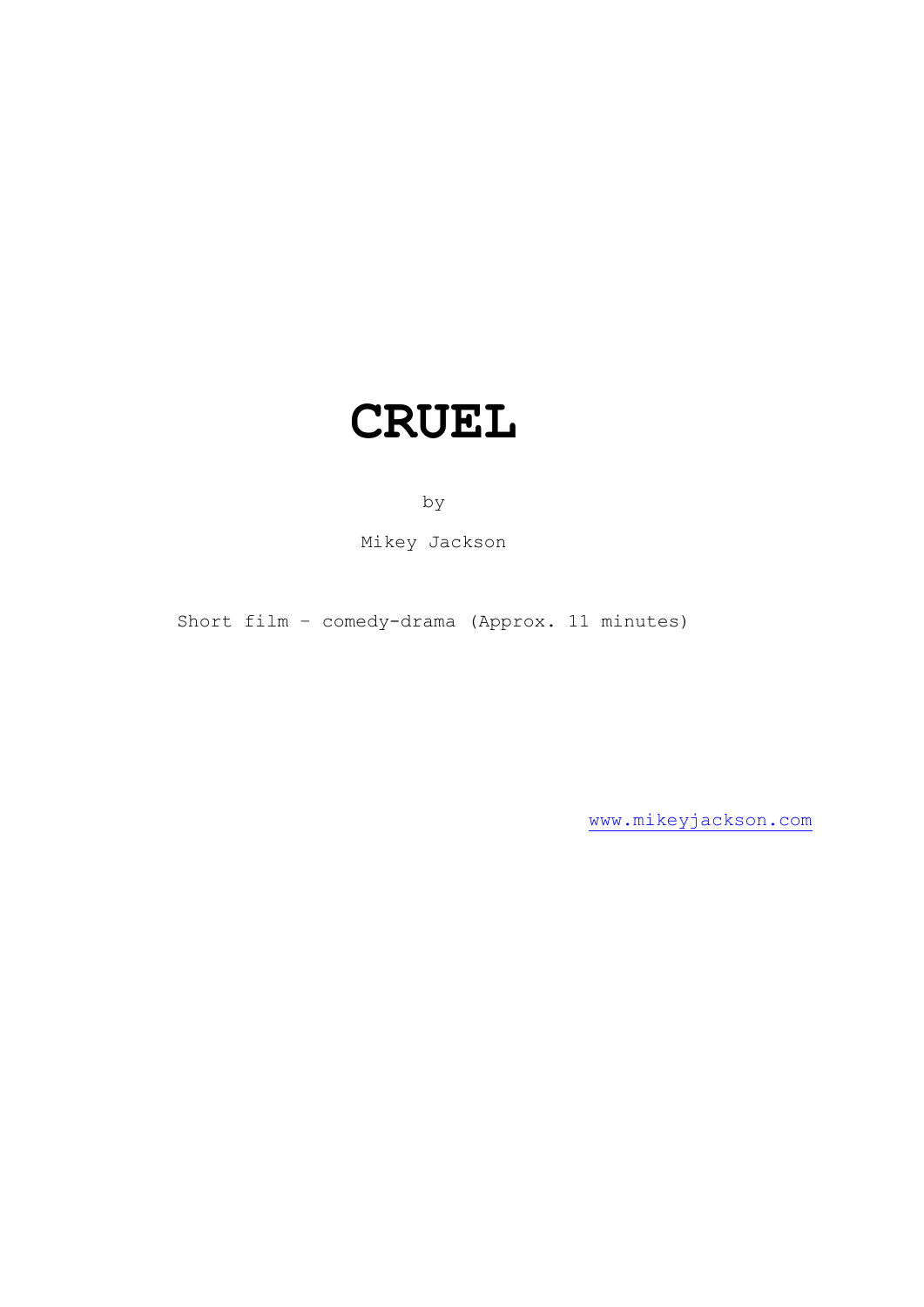### **INT. BEDSIT BUILDING LOBBY/STAIRS - DAY**

It's the lobby of an old building converted into bedsits. Twenty-somethings JESS and BEN walk through the lobby and climb the stairs. She looks concerned and anxious. He doesn't. In fact, he'd rather be somewhere else, anywhere but here.

> BEN I really don't get why you had to drag me here with you. It's my day off. I wanted to go bowling.

> JESS Oh, Ben, you know why. I haven't heard from Amber for days. No calls, no texts, no emails, no Facebook posts, nothing. I'm worried about her.

BEN Maybe she's been busy.

JESS Or maybe she's done something stupid. Don't forget, we're the reason she went on Britain's Got Talent in the first place.

BEN She'll bounce back, she always does.

JESS How can you be so sure? You saw how badly her audition went.

BEN Yeah, I suppose. I've never heard Simon use the C-word before.

They reach their destination. JESS knocks on the bedsit door.

JESS She was made to look a total laughing stock in front of all those people. The poor girl must be devastated.

The door flies open. AMBER appears at the doorway, all big eyes and cheerful, boasting a cheesy smile so huge, it's in danger of falling off the sides of her face.

> AMBER Hiya, Jess!!! Hiya, Ben!!!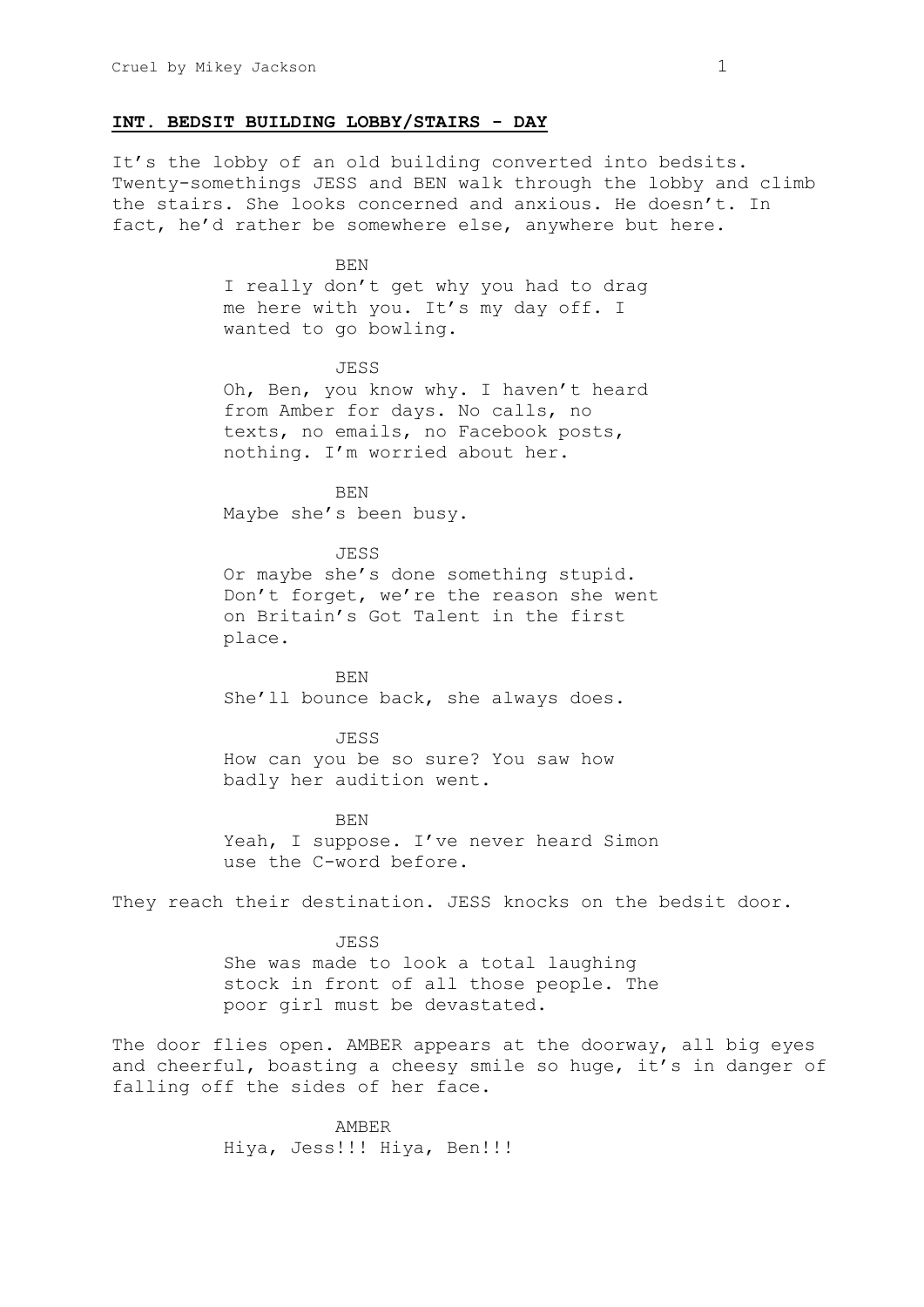JESS and BEN swap WTF glances.

AMBER Are you coming in or what?

After a secondary unsure glance trade, they both enter the bedsit. AMBER checks there's nobody else about and promptly closes the door behind them.

# **INT. AMBER'S BEDSIT – DAY**

Introducing a typical cheap bedsit. Decades old wallpaper throughout. On one side, we see a small kitchen area featuring student-esque unwashed plates/cutlery decor. Near the far wall, and a tad out of shot, stands a heavy oak wardrobe. An unmade bed dominates the centre of the room.

AMBER locks the door, pulls the key out and holds it in her hand as she turns to face an uncertain JESS and BEN. She's still sporting that mega-cheesy smile.

> AMBER Well? Spill the goss. What's been happening in the outside world?

It's obvious. JESS and BEN are still totally thrown by her cheery, happy-go-lucky demeanour.

> BEN Well, it's... still turning.

AMBER Good... good.

JESS What about you, Amber?

AMBER What about me?

JESS Are you... okay?

AMBER Why wouldn't I be?

JESS and BEN swap further unsure looks. There's something weird going on, and they know it.

> JESS Well... this is why we're here. To make sure you're... um...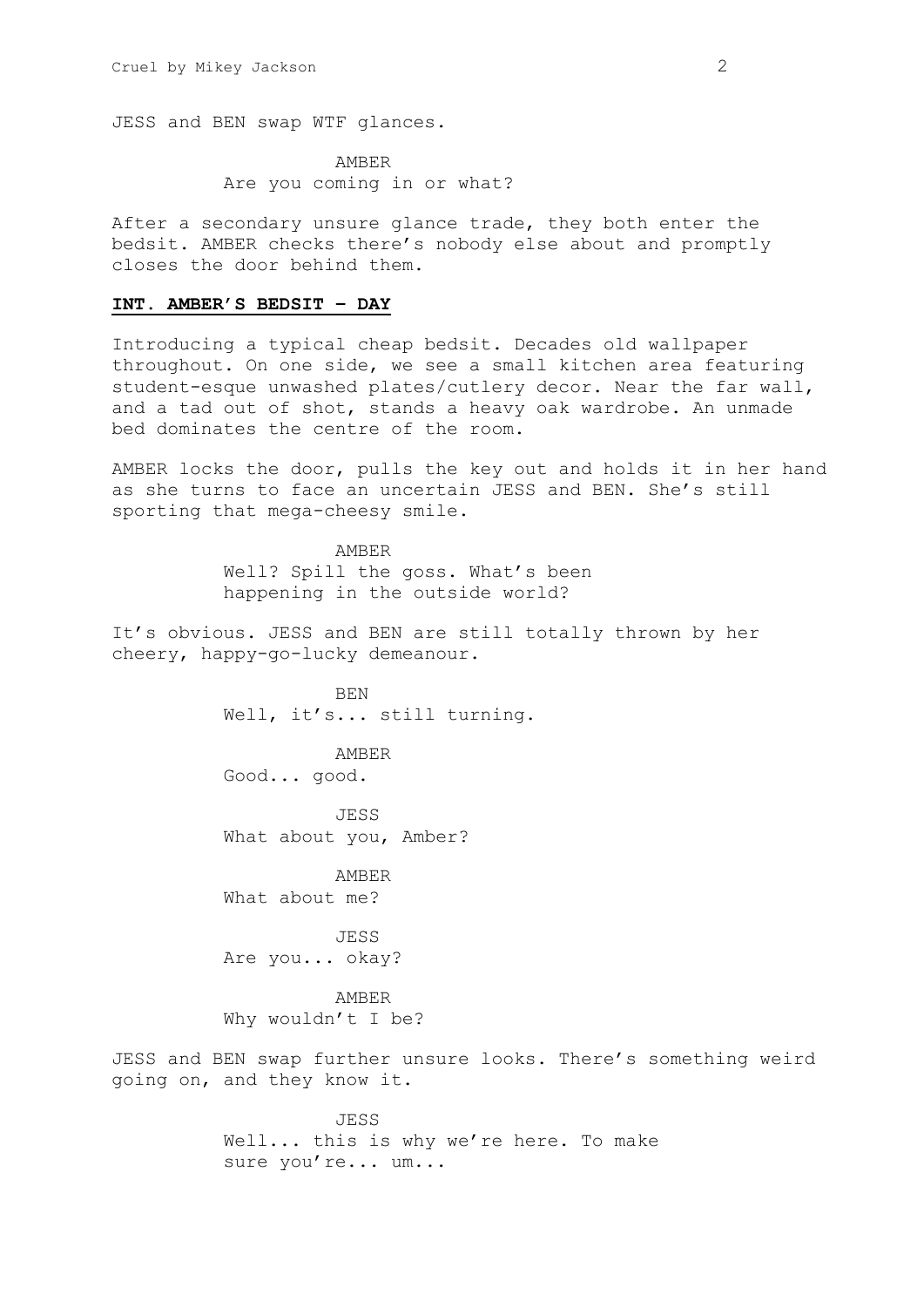BEN Not dead. JESS scowls at him for his insensitive sentence-finishing. He shrugs a "What did I say?" JESS Look, Amber. What I mean is –- AMBER There's no need to worry. I'm perfectly fine. That audition, I am totally over it. JESS You are? AMBER That's what I said, didn't I? Besides, I have good news to share. Simon has invited me in for a second look. Surprise engulfs the faces of JESS and BEN. Then a hint of confusion. Then suspicion. Something doesn't quite add up. JESS/BEN Really? A big nod from AMBER. And another humungous smile. Hmm, things still don't feel right, but JESS decides to humour her anyway. JESS That's... great. Isn't it, Ben? She eyes him a prompt to also humour the girl. BEN Oh, um, yes. Well done. AMBER Well, when I say he's invited me back, discussions are currently at the probably-maybe stage. But I'm sure it'll only be a matter of time before I'm performing on that stage again. Then come weird noises behind JESS and BEN; muffled, stifled,

barely audible. Thumping on wood. And human mmmfffffffing. The kind of noises... ooer, no way! The kind of noises a trapped and gagged man would make.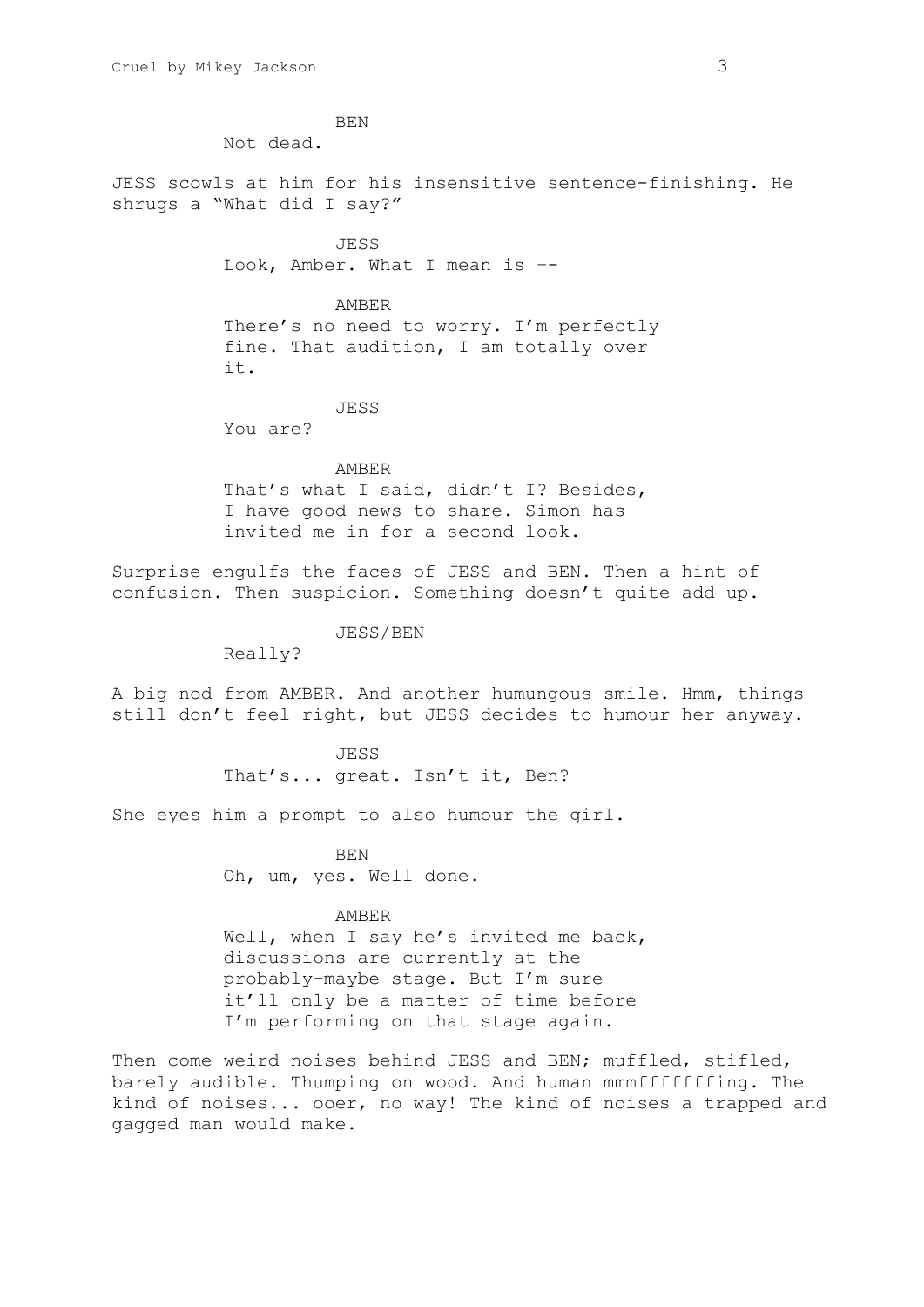Nervous, alarmed, JESS and BEN slowly turn around to discover a huge antiquarian trunk situated at the far side of the room in front of the wardrobe. WTF? Until now, they hadn't even noticed it.

More thumping. More muffled mmmmffffing.

We can see exactly what JESS and BEN are thinking. Oh, no. What the hell has this girl done?

> JESS Um... Amber. Who exactly have you got in that trunk?

AMBER Who do you think?

No! It can't be. Can it?

AMBER I've kidnapped Simon Cowell.

A pair of OMG faces. A sinister giggle from AMBER. And more thumping and mmmmmfffffing from within the trunk.

> JESS Oh, Amber. Please, please, please tell me you're joking.

> AMBER Fine. Whatever you say. I'm having you on.

Phews of relief from JESS and BEN. Then --

AMBER But we all know that's not true.

JESS/BEN

What?

AMBER I really have taken Simon Cowell prisoner.

OMFG. She is serious. Deadly serious.

JESS You can't just... abduct a celebrity.

BEN

Yeah. Especially somebody high profile like... oh, God. What have you done?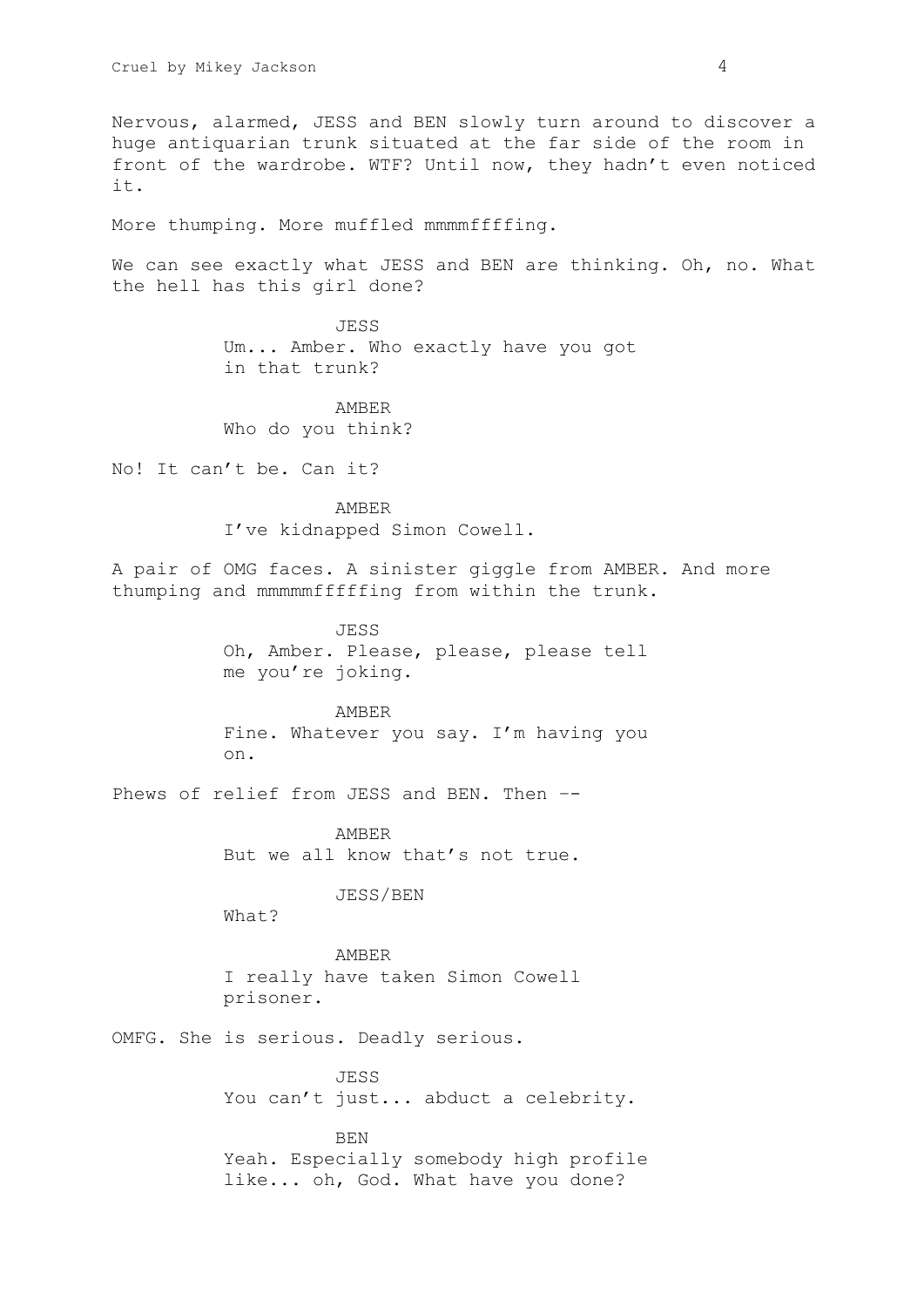Cue a worried BEN pacing up and down the room.

AMBER I had no choice. He was ignoring my emails. And my tweets. And my DMs. And his front door when I found out where he lived. This was the only way I could get him to listen to me.

JESS

Jesus.

JESS takes a deep breath. Tries to calm down. Knows she needs to take control of this situation.

> JESS Amber. Listen to me. So far, no harm's been done.

> > BEN

No harm?

She glares at BEN.

JESS

No real harm.

And then she re-aims her eyes at AMBER, attempting a cool, calm, collected demeanour.

> JESS Okay, so you've locked Simon Cowell in a trunk. It's hardly the crime of the century.

Major thumping and mmmmfffffing from the trunk, clearly in protest at what JESS has just said.

JESS, suddenly angry, barks at the trunk --

JESS Simon, shut the fuck up! Can't you see I'm trying to negotiate your release?

Oh, look, the thumping and mmmffffing has ceased.

**BEN** I can't believe you just told Simon Cowell to shut the fuck up. That must be soooooo against the law.

Once again, JESS throws him a glare.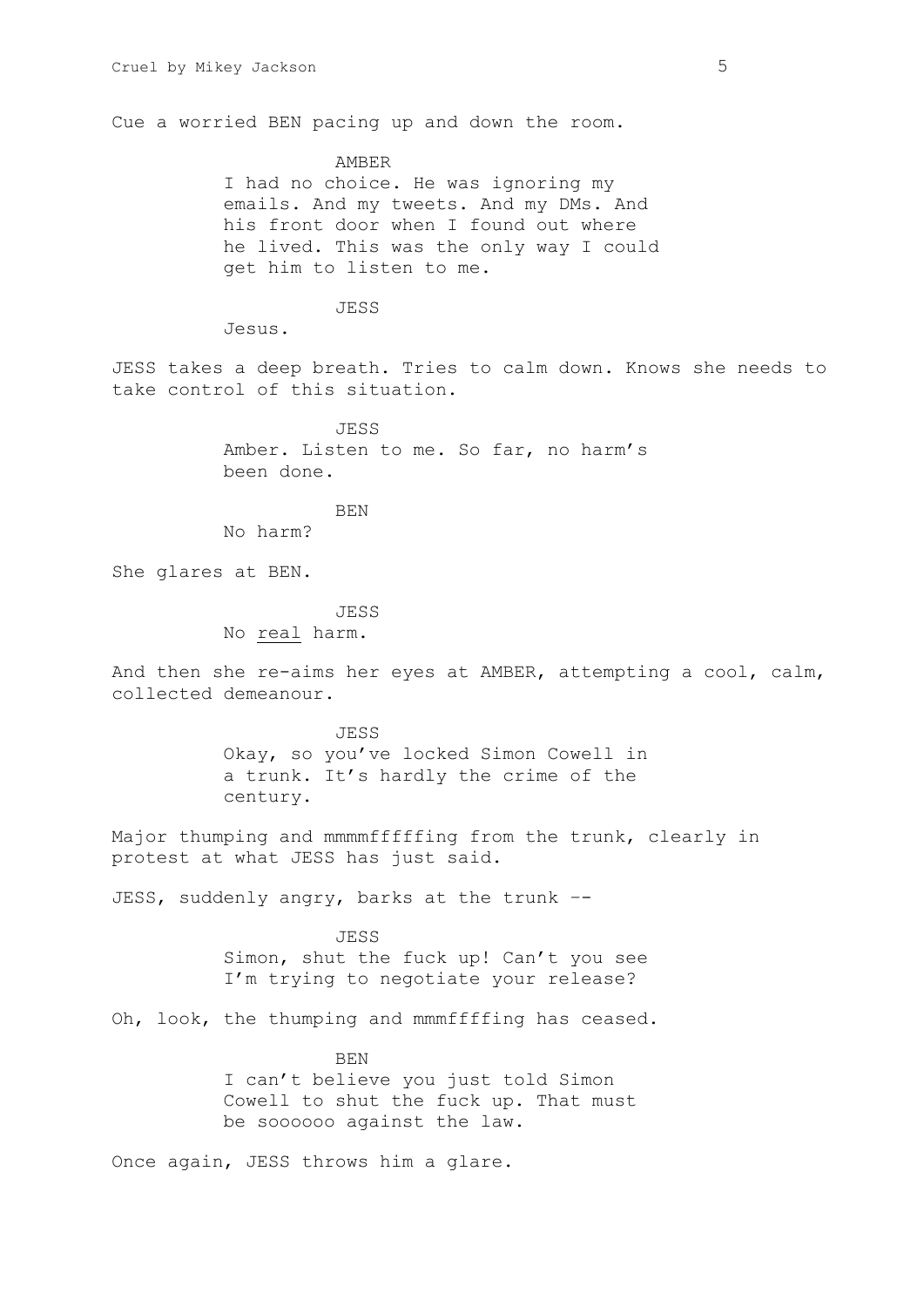BEN Fine. Don't mind me. You just carry on with your negotiations. Be the hero. JESS Zip it, Ben. This has nothing to do with heroics. What I'm trying to do here is help a girl in need. BEN Yeah, a girl in need who's gone and kidnapped Simon bloody Cowell. Another glare from JESS. BEN raises his hands in surrender. **BEN** All right, all right. Consider me zipped. JESS turns to AMBER who looks a tad unhinged, half-grinning, half-unsure, nervously fiddling with the door key in her hand. JESS speaks calmly, slowly, like a softly-softly copper. JESS Amber. If you continue to keep Simon held here against his will, you will land yourself in serious trouble. You do realise that, don't you? AMBER Of course I do. I'm not an idiot. JESS That's right. You're not an idiot. You're a sensible, intelligent girl. Which is why, quite frankly, I'm surprised you've got yourself into a mess like this. AMBER Jess, you're missing the point. Don't you see? AMBER fires an accusatory point at the trunk. AMBER Simon is the one to blame here. If he'd

put me through to the next round... which I thoroughly deserved... instead of ridiculing me in front of hundreds of baying wolves, this mess would not be happening right now.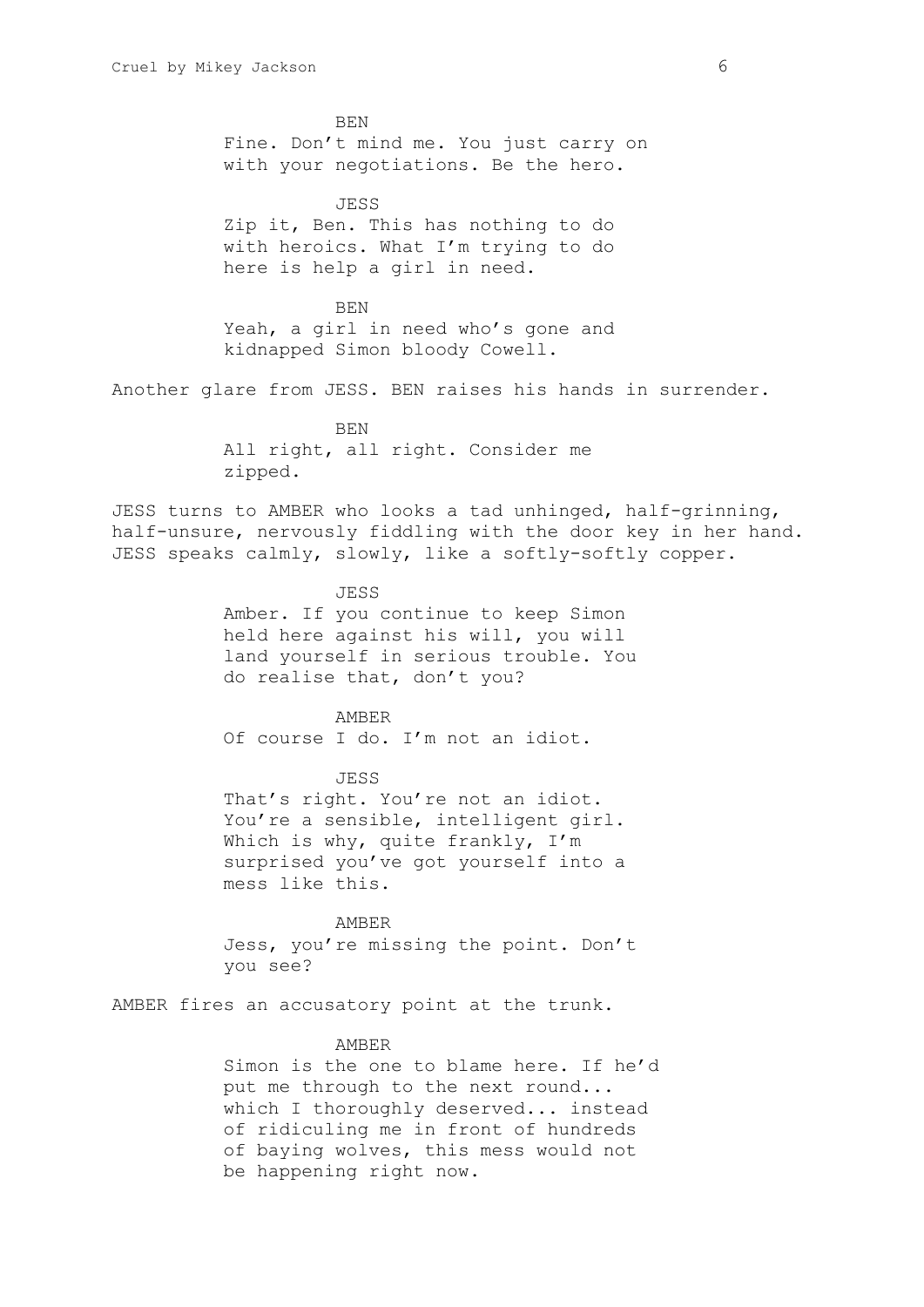JESS falls silent, rubbing her face with both palms, not knowing what to do, what to think, this can't be happening. She plonks her bum down on the bed.

#### AMBER

You really think I wanted to kidnap Simon Cowell? By rights, I should be out getting drunk, celebrating my newfound success, spreading the word about how my acting career is finally beginning to take off. But no. He had to go and spoil things by hitting his stupid buzzer and saying all those cruel things about me... telling me I was totally pants... that I had no future in acting. So there you go. It's his fault he's here, not mine.

# JESS Oh, Amber. I'm sorry you feel that way. But believe me, locking him in a trunk is hardly likely to help matters.

AMBER looks away, defiant.

BEN You might as well give up, Jess. You're not getting through to her.

JESS I have to keep trying.

BEN

Why?

JESS Because she's my friend. Our friend.

BEN

Friends don't kidnap pop moguls. Amber, consider yourself well unfriended.

## AMBER

Oh, that's right, Ben. Kick me when I'm already down.

JESS stands up.

JESS Ben, please. She needs our help.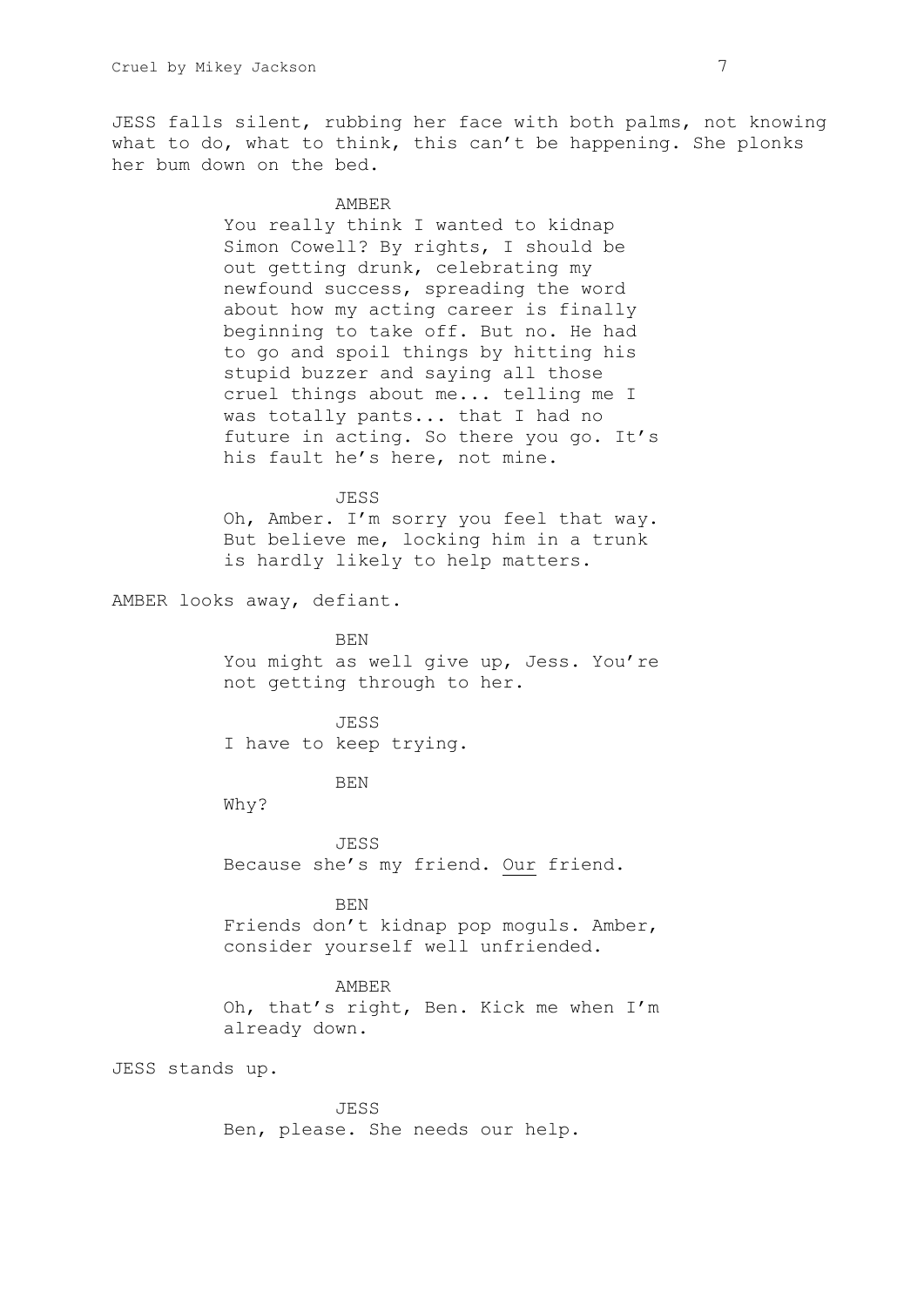BEN What she needs is professional help. There's a look on JESS'S face. Major disappointment. BEN What's that look for? This is all Amber's doing. Which makes it her problem. It's got nothing to do with us. JESS It has now. BEN What are you talking about? JESS Look at us. Present at the crime scene. With full knowledge of what she's done. Whether you like it or not, Ben, we are both well and truly involved. BEN Bollocks to that. I'm out of here. He heads towards the door. Defiant, AMBER blocks his way, indicating to the key in her hand. AMBER I don't think so. BEN Give me the key, Amber. He makes for the key. She yanks it out of his reach. BEN Give me that bloody key. And then AMBER does something totally unexpected. She pops the key in her mouth. **BEN** No, no, don't! One hefty gulp and it's gone. Swallowed whole. AMBER You are going nowhere. BEN I can't believe you just did that.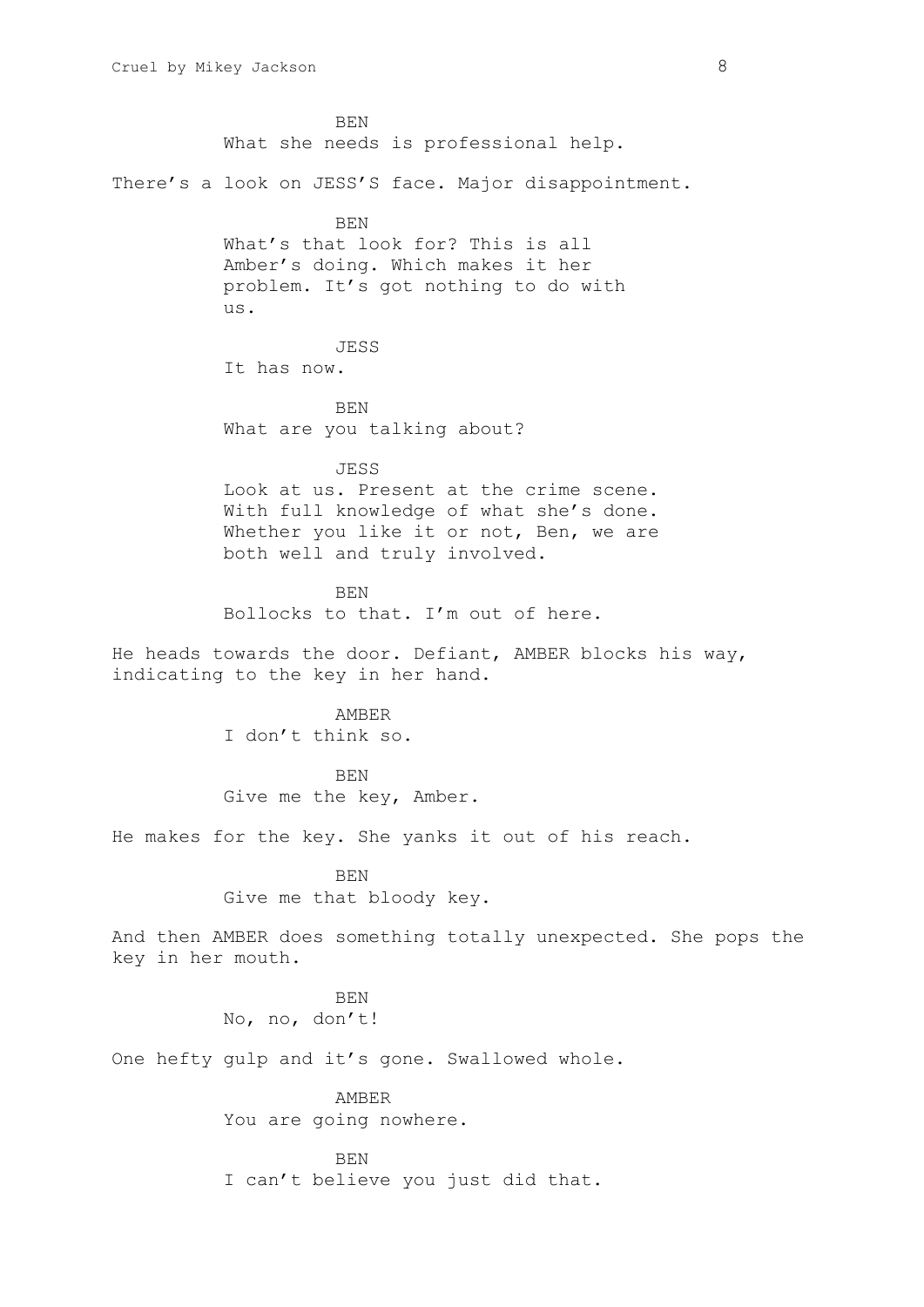He flicks up both hands in despair, then turns to JESS. BEN Did you see what she just did? JESS I do have eyes, Ben. More thumping and mmmfffffing. They all scowl at the trunk. ALL And you can shut up. Silence. They return their attention to themselves. **BEN** Now what? **JESS** Now... I guess we wait for nature to take its course. BEN Yeah? And what happens when it does? Where's she going to do her number two, in a bloody saucepan? This building has a communal toilet. Like, out there in the lobby. And we're locked in here. AMBER Oh, yeah. I guess I didn't quite think things through. BEN then spots something to do with the trunk. BEN Look, Jess, she's left the key in the lock of the trunk. To AMBER'S dismay, BEN heads for the trunk, followed by JESS. BEN I'm letting Simon out and nobody is going to stop me. Unseen by the others, a desperate AMBER scampers over to the kitchen area and opens a drawer. BEN is just about to twist the key when --

> AMBER Get away from that trunk.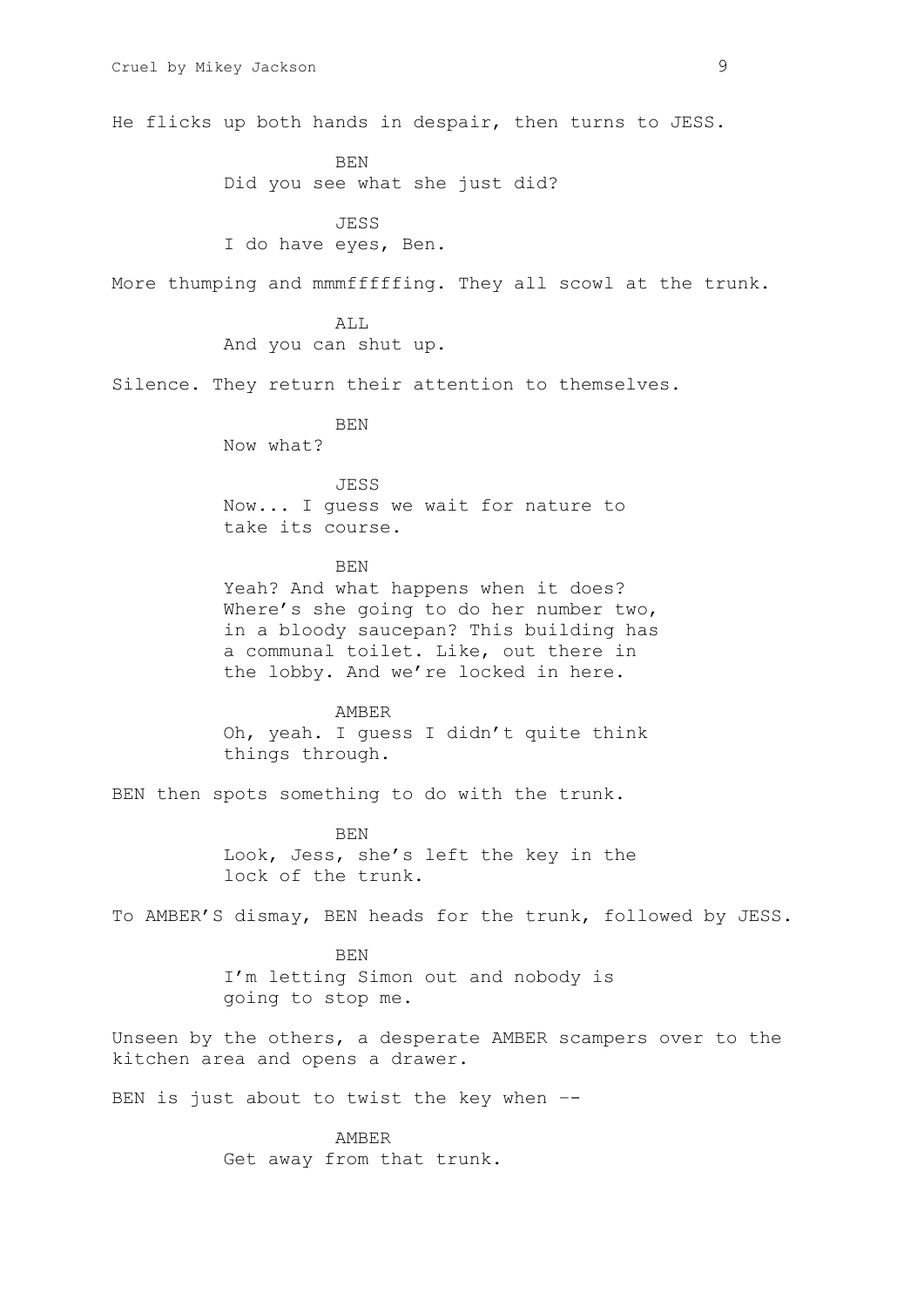Oh, shit. AMBER has a kitchen knife in her trembling hand. Huge. Sharp. Dangerous. If she didn't look suitably unhinged before, she certainly does now.

Alarmed, JESS and BEN back away from the trunk. This is serious, and they both know it.

> BEN Amber, please. This is not the answer.

AMBER Isn't it? There's already one person on my to-murder list. Another couple of bodies won't make a lot of difference.

Uh oh, brandishing that weapon, AMBER looks deranged, big-time.

JESS Amber, this isn't you? You're no killer. Why are you doing this?

AMBER You laughed at me.

JESS and BEN swap confused looks.

#### AMBER

At my audition. When Simon was slagging off my performance. The entire audience... mocking me... jeering at me. I felt so alone, so unloved. So I searched through all those faces, desperate to find my friends. You two. The only people in the world I was sure would be on my side. But no. There you were, giggling away, joining in with the rest of those brainless sheep.

#awkward!

JESS Oh, Amber. I'm really sorry. We both are. But maybe...

A hesitant pause.

AMBER Maybe what? Tell me!

JESS Maybe you shouldn't have played both male and female characters.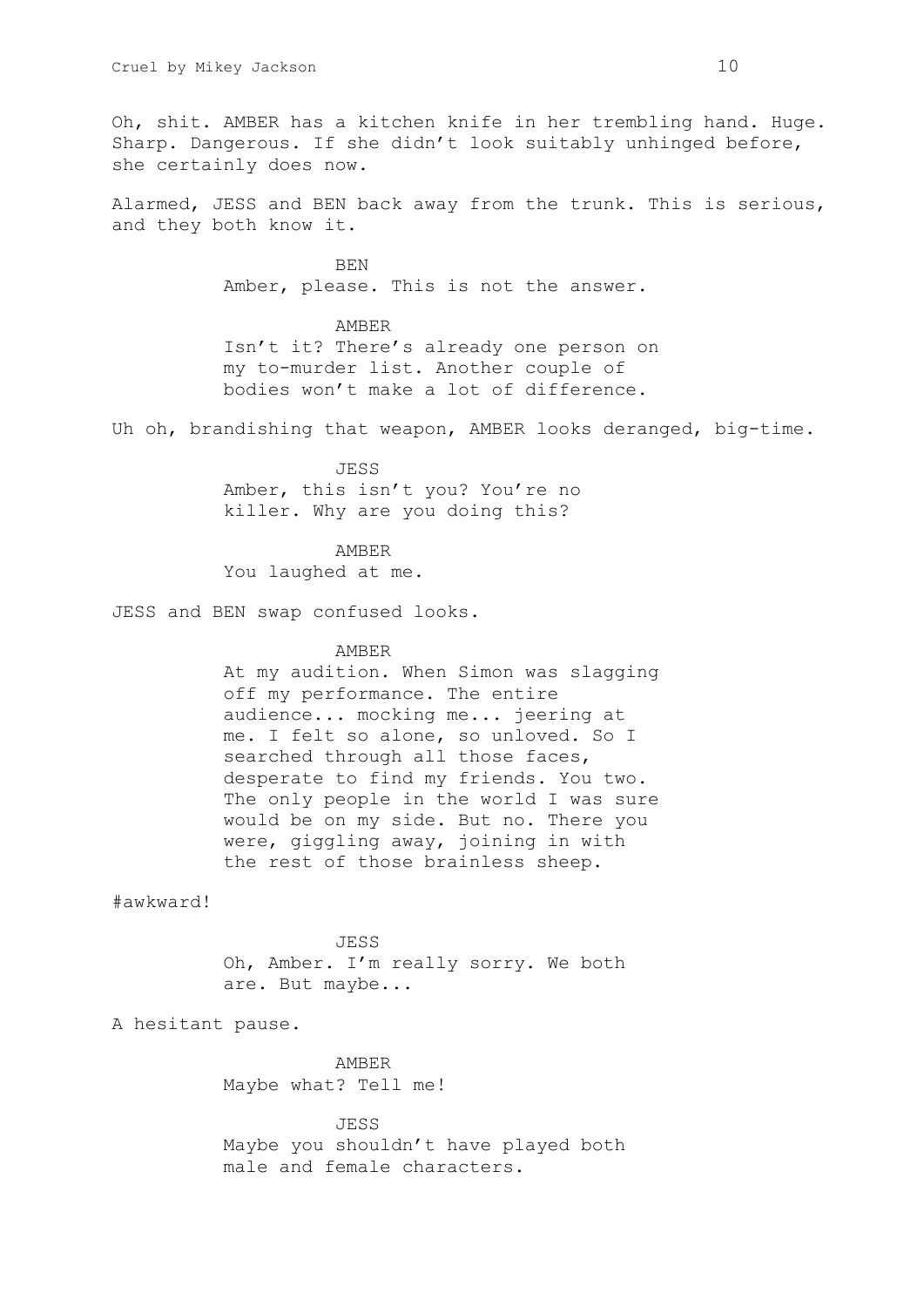BEN Agreed. Those high and low alternating voices. Big mistake.

AMBER I was demonstrating my range.

A forlorn look engulfs AMBER. Her bottom lip quivers. Her eyes well. And in a calmer voice –-

> AMBER All I ever wanted was to be an actress.

BEN Actually, these days it's "actor."

AMBER

Shut up!

BEN

Sorry.

And it's back to her wistful speech.

AMBER My lifelong ambition. To perform in theatres. And maybe even on TV.

Wistful then surrenders to a hateful growl.

AMBER

But then Simon Cowell came along and shattered my dreams. And so did you. Which is why all three of you are going to pay.

Shit. This is it. The end. But then AMBER'S face changes. She chucks the knife in the sink and laughs. Loudly. WTF?

> AMBER No talent, Simon said. No class, Simon said. Not convincing enough as a performer, Simon said. Well, I certainly had you two fooled.

JESS and BEN gawp at her in silence, not quite sure what to say, not quite sure how to react.

> AMBER Relax. I haven't got Simon Cowell locked in that trunk. Take a peek if you don't believe me.